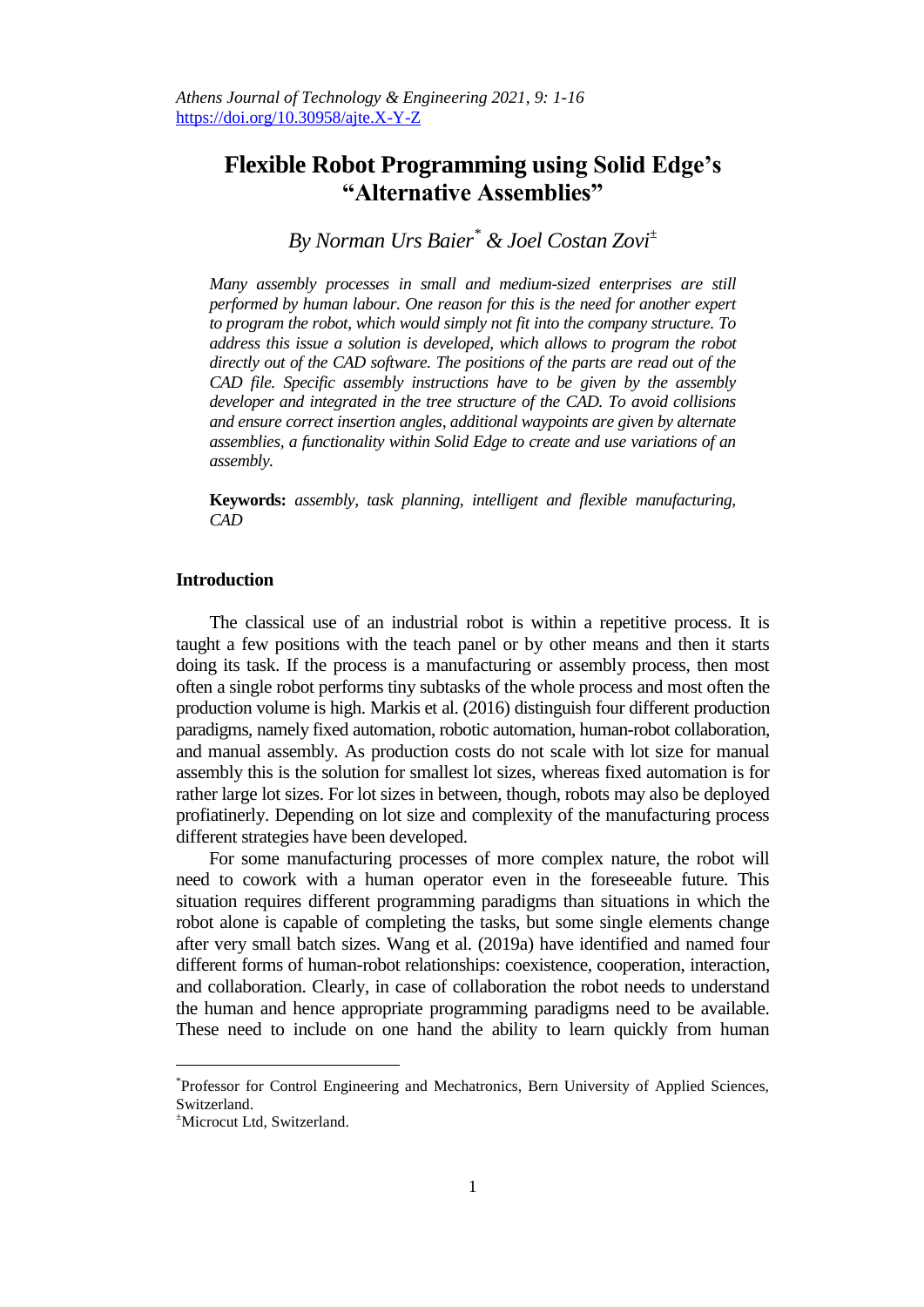interaction despite possible ambiguity (Thomaz and Breazeal 2008, Wang et al. 2019b) and on the other hand they need to establish possible ways the human can express himself toward the robot (Tsarouchi et al. 2016, Cserteg et al. 2018).

In contrast, many manufacturing processes performed in small and medium sized enterprises (SME) could be performed by a robot without the help of a human co-worker. There are several reasons why often manual labour is preferred in SMEs. One of them is that classical robots take up too much space, because they need to be behind fences (Perzylo et al. 2016), a problem solved to a large extent with collaborative robots in a coexistence scenario. Another reason is the programming effort and the apprehension an expert might be needed to perform the programming (Perzylo et al. 2016). The usability of the user interfaces of collaborative robots has been analysed by Schmidbauer et al. (2020). To address the need for effortless deploying of robots, software has been proposed by fortiss, for example: Perzylo et al. (2019) describe a software which allows to program a robot by manipulating physical parts and drawings of them on screen. The assembly itself can be divided in subtasks, each of which is capable of performing a particular action. These are called skill primitives and depending on robot and sensors installed, different skill primitives can be realised (Watson et al. 2020).

Alternatively, manufacturing or assembly data can be extracted directly out of existent CAD files; an approach which has been identified as promising by von Drigalski et al. (2020). Known in literature is a strategy called "assembly by disassembly", it proved to work for the assembly of different types of housings (Michniewicz et al. 2016). Recently, strategies have been published in which the tree structure in the CAD file is used to harbour instructions for assembly (Linnerud et al. 2019, Transeth et al. 2020).

A link still not duly carved out to or opinion is how existing work processes in SMEs may be altered such that in the end a robot can assemble the designed item. Particularly, it may not be necessary or not even desired that the assembly sequence is generated automatically. Instead, usually the product designer has a clear idea already how the item shall be assembled, and the robot should do, the way the designer intended it to go on. Hence, it should blend in with existing development and design processes, which most often are amended CAD files. Furthermore, to increase the acceptance of robots in SMEs the robot itself should blend in with existing workplaces traditionally designed for humans. It should be able to use those tools, which humans use as well. In this paper we present a set-up to perform assembly with a robot, which addresses the problems within the abovementioned frame.

Bin picking, on the other hand, is not considered as within the frame: all objects and items are provided at known locations. Provisioning is an important part in a complete assembly process; however, it can be solved detached from the actual assembly process.

## **Methodology**

An example item is assembled with an off-the-shelf collaborative robot. In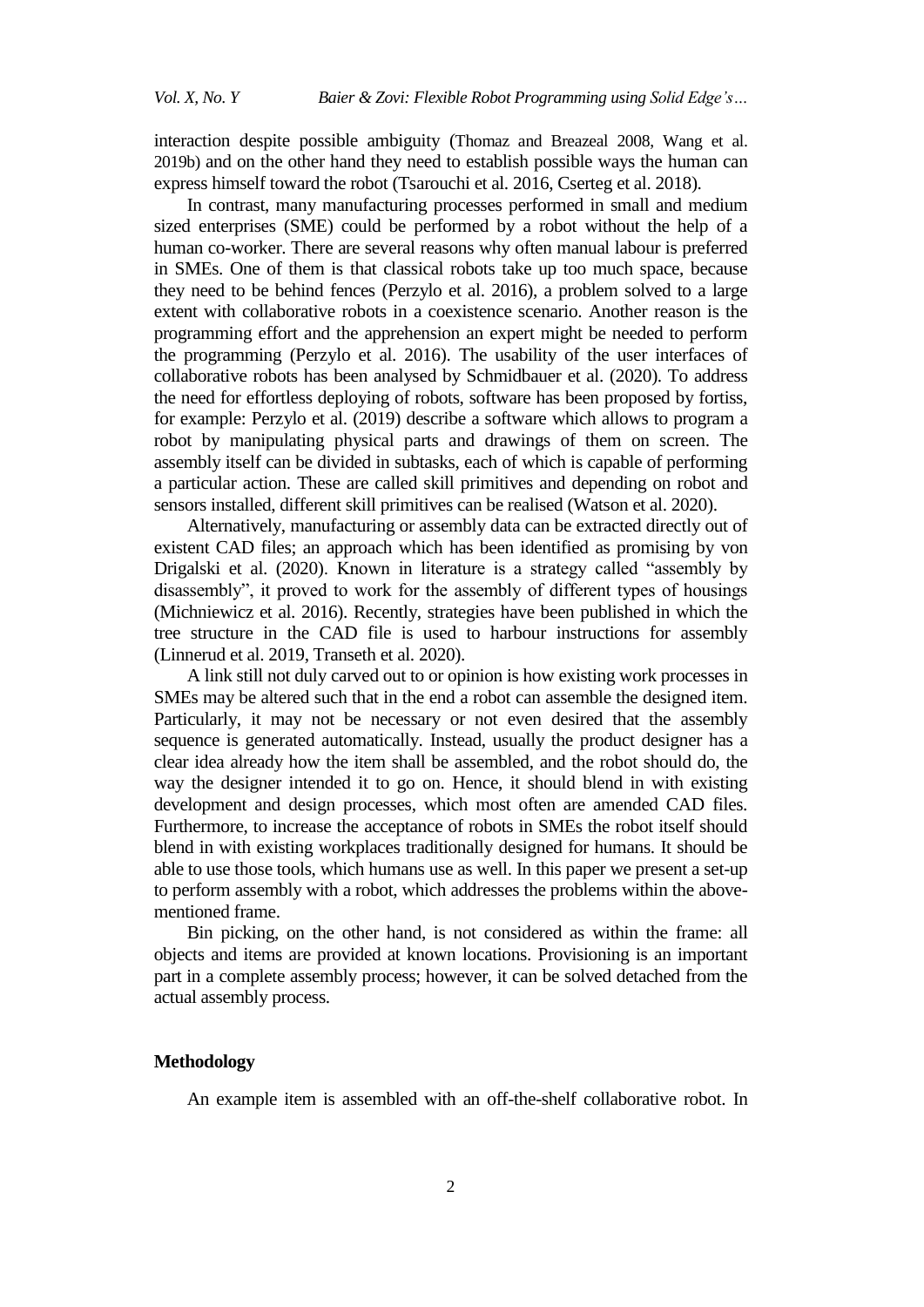this section we give all the details of the example item, the robot, the tools, and software, which were used for the task.

## *Example Item: Spur Gear Unit*

To develop and assess the automatic programming, an example item was selected. The requirements for the example item were:

- size such that an ordinary collaborative robot can handle it,
- composed of a manageable number of parts,
- different assembly tasks involved during assembly,
- preferably an item, which is publicly available for purchase.

## **Figure 1.** *Exploded Drawing of the Spur Gear Unit*

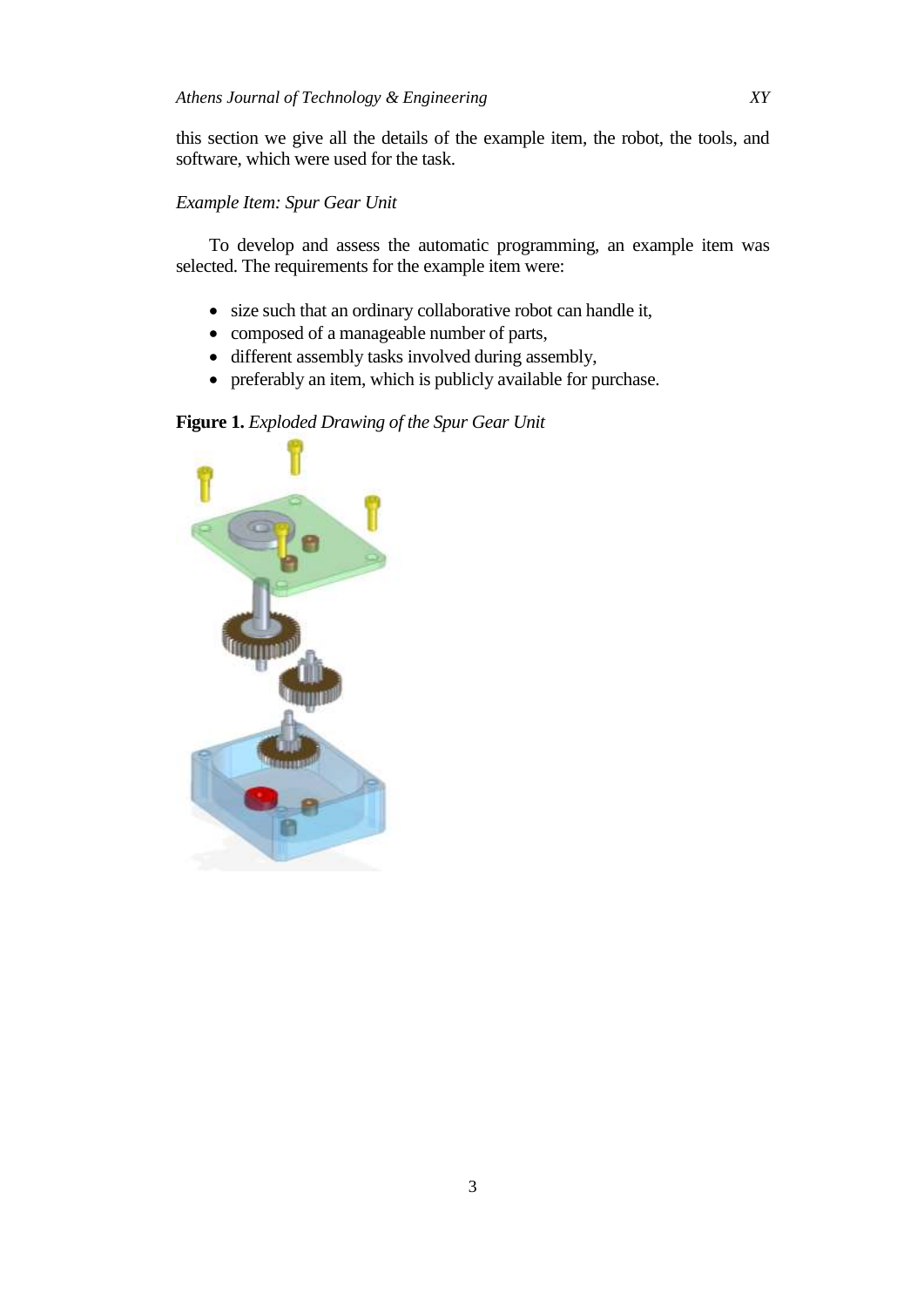

**Figure 2***. Spur Gear Unit before Assembly, Arranged on the Mounting Plate*

The choice fell on a spur gear unit of Hilba, more precisely the model GOBUN5713FR100-01. It consists of a housing with bearings, 3 gearwheels on axes fitted to the bearings and a lid screwed on the housing. Its assembly consists of inserting the gearwheels into the bearings. For the second and third gearwheel the correct interleaving has to be observed. Furthermore, posing of the lid is an involved process. It includes three steps and screwing. The lid comprises the bearings for the axes of the gearwheels. First, it has to be posed and then the correct insertion of all three axes has to be verified. For the screwing of the lid, a tool (screwdriver) needs to be used. Figures 1 and 2 show the spur gear unit in a disassembled state and as an exploded drawing.

#### *Robotic Arm, Gripper, Sensors and Tools*

There are no particular requirements for the robot, on the contrary, the less particular the robot is, the better the results can be ported to other installations. For reasons of availability, the choice fell on a F&P Robotics P-Rob 2. This is a 6 DOF industrial robot with a straight idle position. It is originally equipped with a servo gripper, but for this work a custom hand with three separate pneumatic grippers is installed.

Furthermore, the HEX-E force torque sensor of On Robot A/S is installed on the robotic arm and an electric screwdriver is mounted within the reach of the robotic arm. The screwdriver can be switched on and off through the digital connections of the robotic arm and hence controlled through the proprietary robot software myP (F&P Robotics 2018a, Mišeikis et al. 2020).

Communication with and triggering of routines within the robotic arm was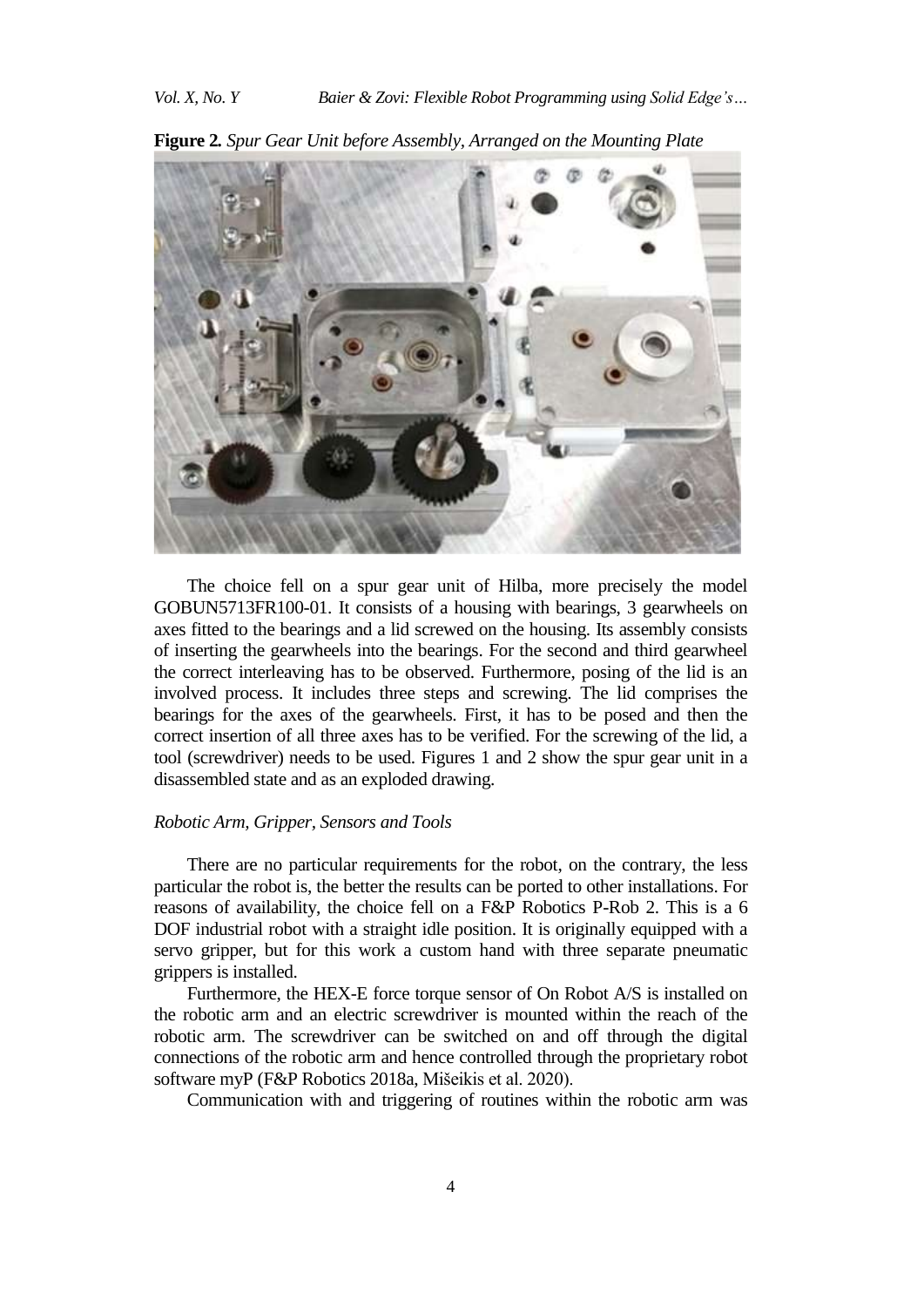done through a TCP-socket. Through the socket myP provides possibilities to trigger functions and procedures written in Python. With the help of those the adoption of poses can be triggered, and the digital IO-connections can be read or set. myP offers an extensive set of functions to do so (F&P Robotics 2018b). The functions that are used in the proposed realisation are:

- write digital outputs(): to control attached electrical equipment like the screwdriver or the pneumatic valves to close the grippers,
- read digital inputs(): to observe the feedback on torque and general errors of the screwdriver,
- run advanced path(): to make the robotic arm move like required by the assembly program,
- read tcp  $pose()$ : to read out the current position of the tool center point and correspondingly continue with the assembly.

Other functions like close gripper() and open gripper() are also implemented in myP, but have not been used. These two functions in particular because other grippers have been installed. No myP-functions are used to read out the HEX-E force torque sensor, it is connected directly to the PC running the assembly program.

## *CAD Software*

In order to blend in as good as possible with existing workflows, the interface to the CAD-data is set up on application layer, not on file layer. This means Stepfiles or similar files are not considered as input source, but an appropriate and existing API towards a widespread CAD software suite is used. Here Solid Edge was used for the implementation; among the more important softwares according to market share (Warfield 2020), it proved to be most easy to interface to: Through the libraries *Interop.SolidEdge* and *SolidEdge.Community* data contained in a Solid Edge design can be extracted and manipulated in a straightforward manner from any C# software project.

#### *Product Development and Assembly Development*

For our method we started from the working assumption that product development and assembly development are two separate steps in the workflow of the manufacturer. The method does not aim at eliminating assembly development by the help of artificial intelligence or other means. So, for the assembly itself it is assumed that the assembly developer performing the actual development will receive all data concerning the product to be assembled in form of a CAD file and that the technician then starts to plan in which order the individual components need to be aligned and merged and what particular steps are involved.

In fact, assembly development is always involved in conjunction with product development, however it can take a different appearance depending on the company carrying out the product development. The method presented here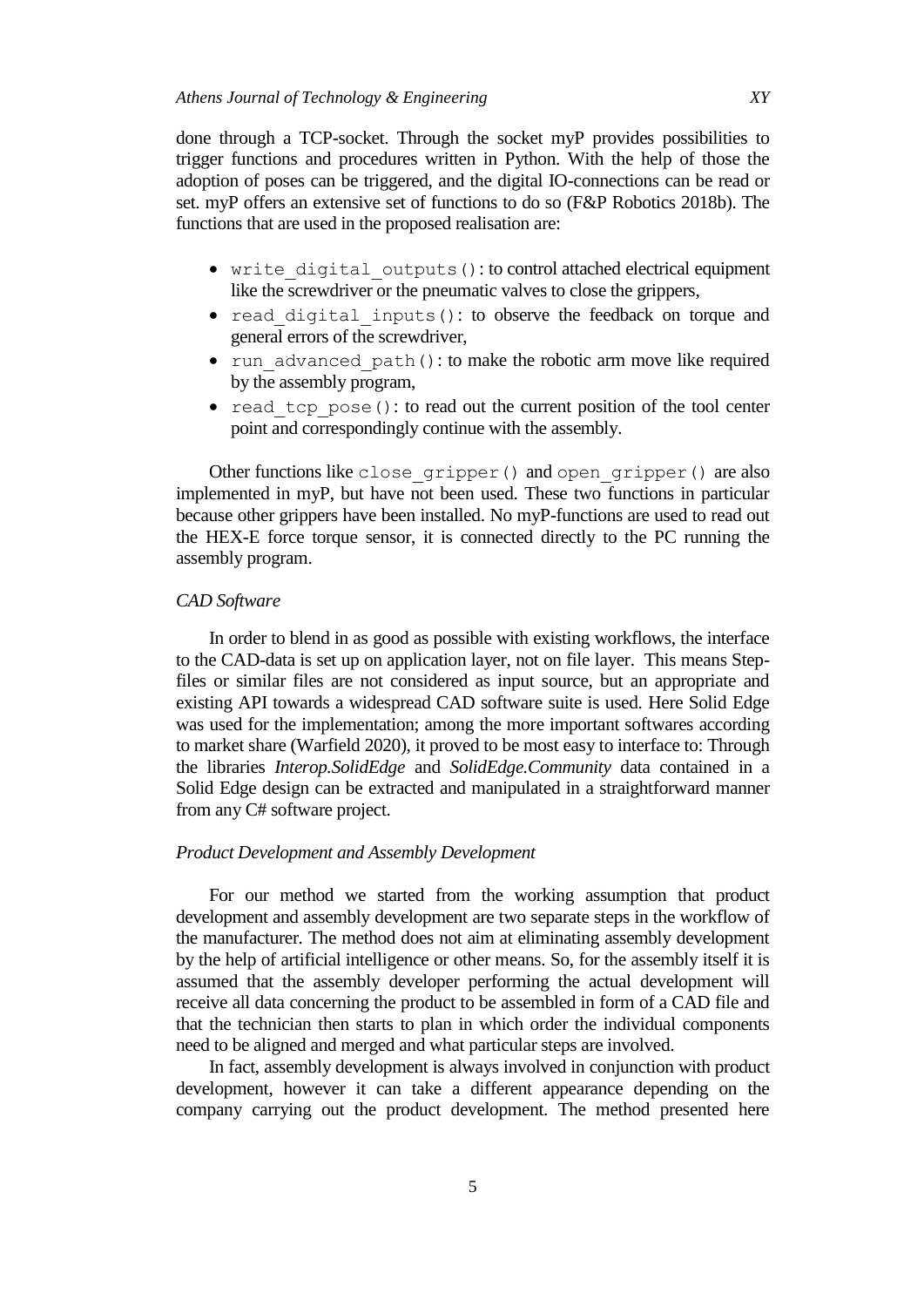requires the assembly development to be carried out in the CAD software as opposed to more manual workflows involving text documents and photos of an example assembly, which is still very common in smaller companies.

Performing the assembly development in CAD is advantageous for a work process where assembly development is performed by a constructing engineer and most advantageous if it is performed right after product development by the same engineer, who has performed the product development. The engineer can then exploit all the skills already used during design phase. Such a process would ideally fit very small companies.

## **Results**

In the current implementation a software procedure written in C# (the program) connects to the CAD data on one side and the robotic arm on the other side. Before focusing on how information is processed and transmitted from one element of the installation to the other, it is important to specify some of the details of Solid Edge, which are important for the implementation.

#### *Alternate Assemblies for Additional Waypoints or Movements*

In common industrial workflows the assembly developer has the crucial task to assure that gripping the part to be added to the assembly is possible and the joining position can be reached with the defined grip, independent of the fact if the assembly is performed by humans or robots. To verify if the grip is possible, the gripper is represented in the CAD tool. To define the actual joining movement, additional waypoints may be necessary. Here, alternate assemblies are used to define these waypoints. "Alternate assemblies" is the name of a functionality within Solid Edge, which can be used to manage variations of an assembly (Siemens Product Lifecycle Management Software Inc. 2011). It allows to store an assembly in different configurations, showing the parts, out of which it is assembled, in different locations and orientations. It can also be used to store configurations, in which some parts differ. Without this functionality, it would be less convenient to mark parts as identical and keep the different variants of the assembly in place. With this functionality, the presence and location of the assembled parts can be stored in a single file for different configurations. Within Solid Edge, the different assembly configurations are called members.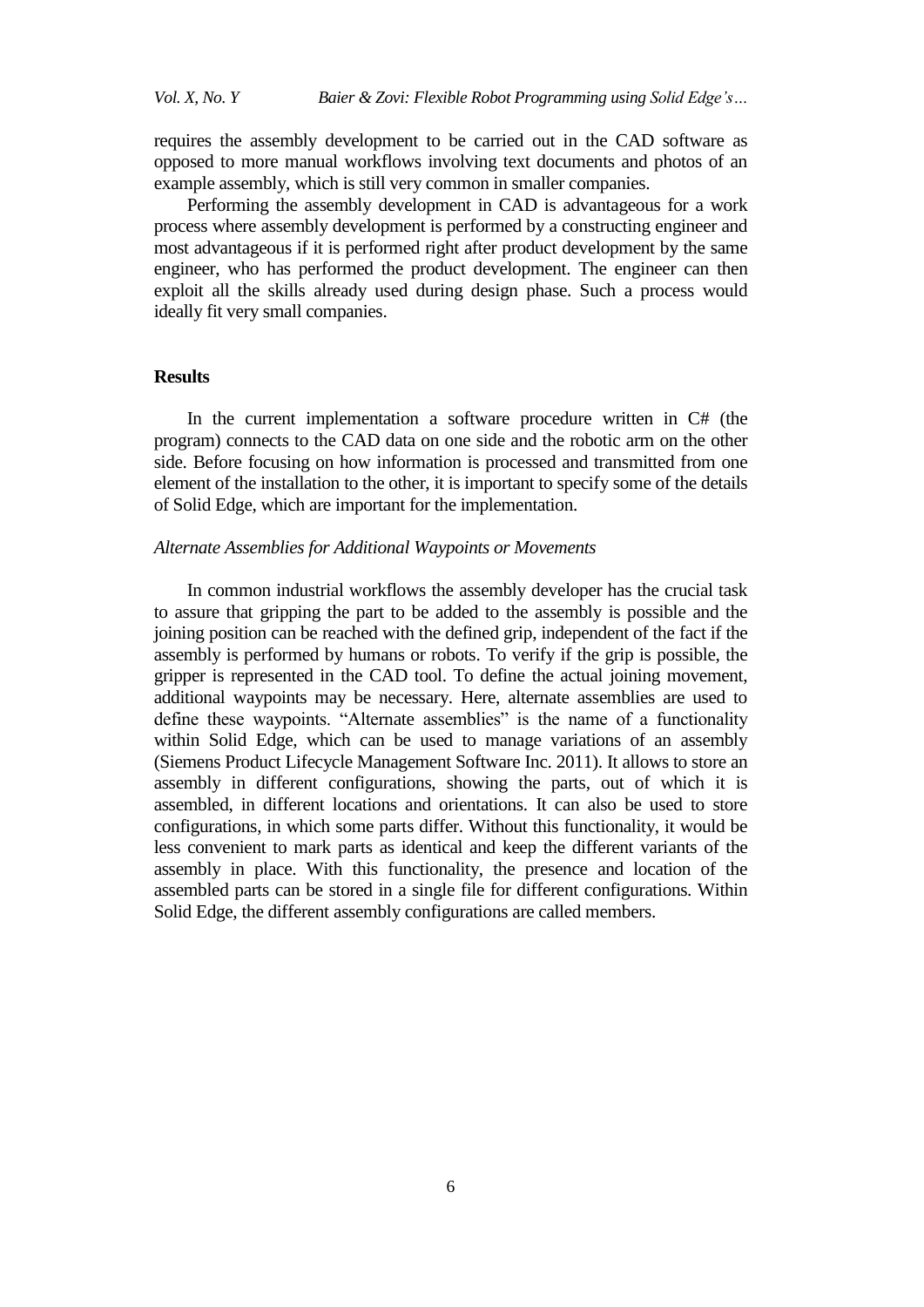**Figure 3.** *Member2 Showing Two Different Intermediate Positions of the First Gearwheel*



In our implementation the members are used to define subsequent poses of the element to be joined. Hence, in one member the assembly is shown with the part currently to be joined in its final location, while it is shown in other members in intermediate positions. Figure 3 shows two different alternate assemblies in an overlay: In one alternate assembly (shown in transparent blueish) the first gearwheel has an intermediate position, in another (shown solid) it has its final position. With these means, the assembly developer can harness the robot very precisely. Furthermore, through commands written into the placement name (described below) the program can be informed that a particular skill is necessary to complete the assembly step. Instancing the step shown in Figure 3, most often mounting an axis into its bearing cannot be done with a simple linear movement but requires a sequence of movements and measurements. One way to give the robot the ability to exhibit more elaborate behavior than simple linear movements is skills (Thomas et al. 2003). The skills, which are necessary to assemble the spur gear unit, and hence are now already implemented in the program are also described below.

Individual parts in the CAD file can have a different origin. It is common practice to use third party parts in assemblies and import the corresponding part from a CAD library of the supplier of the part and the library. Therefore, the origin of the coordinate system of a part cannot reliably be used to determine the gripping pose, because the supplier can put it anywhere. As a solution the gripper is introduced into the CAD drawing. The task of the assembly developer becomes then to align the gripper with the part to be handled, which can be done with few clicks by a trained designer. Display the gripper in the assembly is recommended anyway, as it also allows to check for collision free gripping and releasing while planning the assembly procedure. The assembly showing the part to be handled together with the gripper is shown in Figure 4.

In our implementation the numbering scheme of the members and the parts within the members are used to specify the assembly order.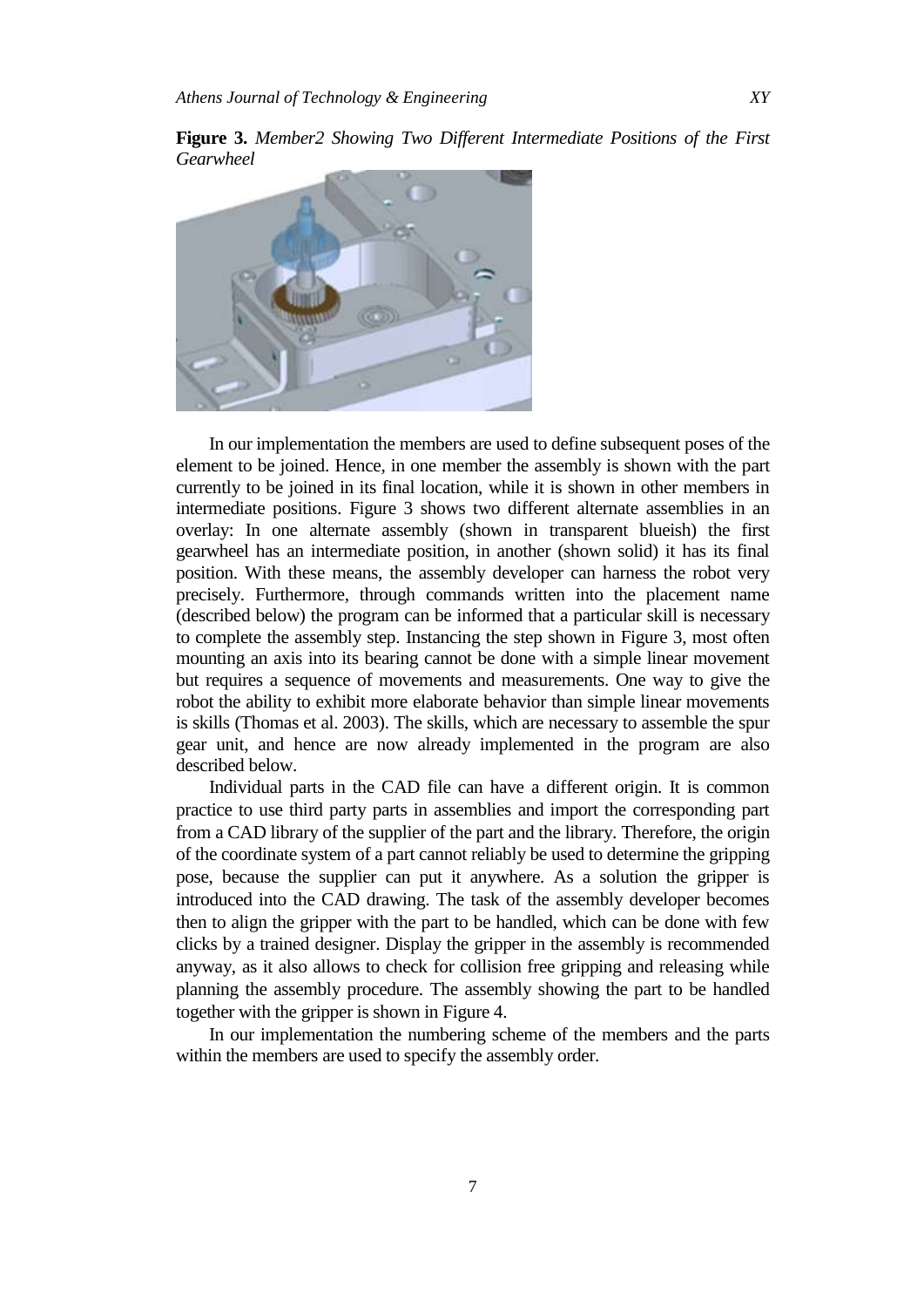**Figure 4***. Member1 Showing Gripper Mounting Plate and Final Joining Position of the First Gearwheel*



*Interfaces & Structure*

[Figure](#page-7-0) **5** shows all involved elements of the installation used in the current implementation. The central element is the above-mentioned C# program, which connects

- to Solid Edge with the help of the corresponding libraries,
- to the software "myP" on the robotic arm through TCP sockets, and
- to the force torque sensor through its USB interface.

The robotic arm connects

- to the electrical screwdriver with its control box, and
- to the valve controlling the three pneumatic grippers,

<span id="page-7-0"></span>both through its digital IO ports.

**Figure 5.** *Interfaces and Structure of the Hardware and Software Components*

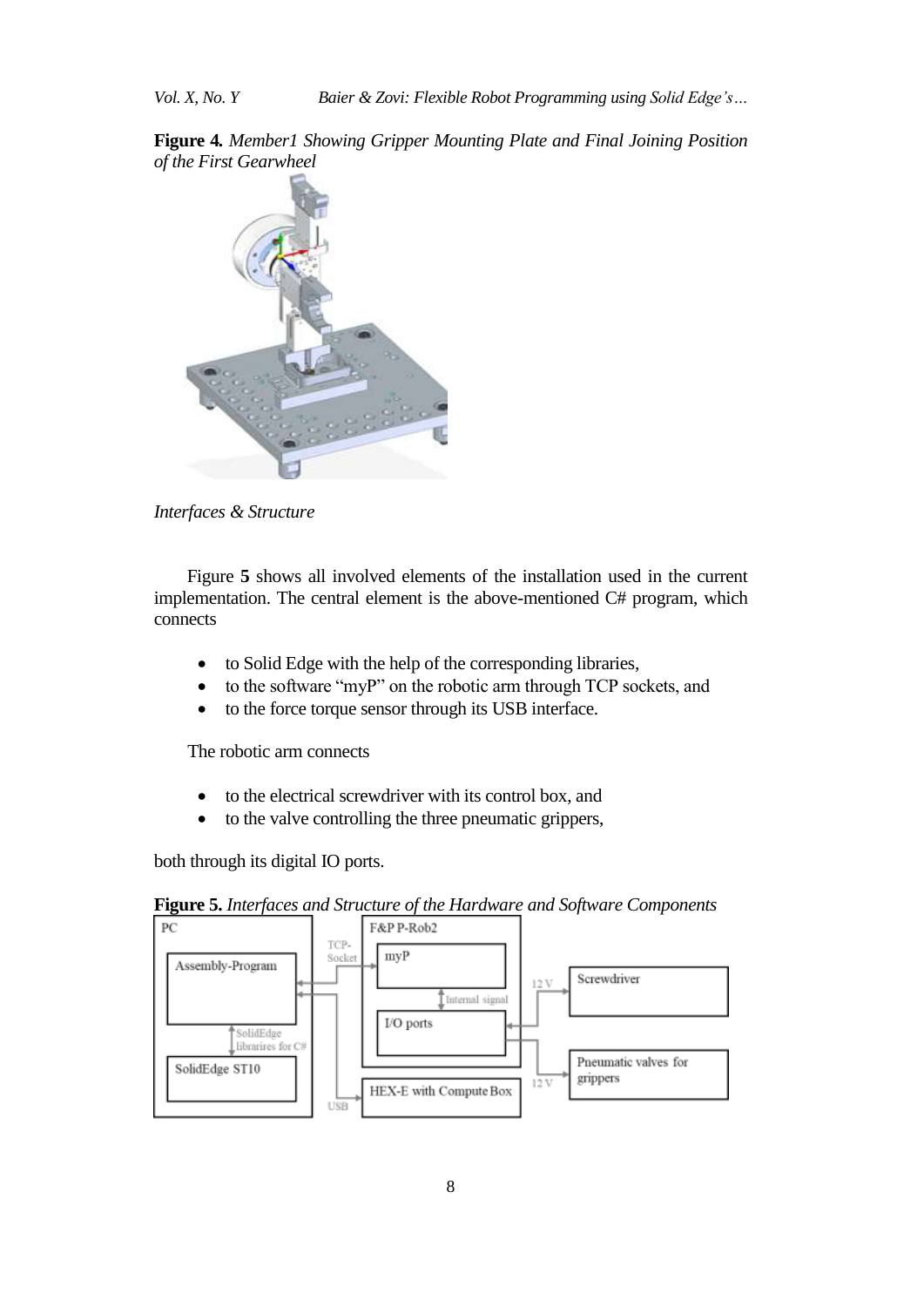The interface of the program to the robotic arm and accessories is straightforward: Through this channel merely pose and gripping instructions are transmitted in an implicit way by triggering the functions described in the previous section. The data processing, which breaks down the complex assembly task to single poses to reach and gripping instructions, takes place beforehand when the program reads out the instructions of the assembly developer stored in the CAD file.

#### *Instructions in the CAD File*

During assembly development, necessary information to successfully perform the assembly is created. This information is stored in the CAD file. This includes information on possible tools that are used during the joining, where individual parts are located and the pose with which the gripper has to reach for those parts.

Solid Edge provides a "placement name" to describe a particular entity of the component used. It can be user defined and here, it is used to store information on the assembly process. The existing placement name is augmented with key-value pairs describing the action that needs to be performed. All implemented keys are shown in Table 1. The key-value pairs are separated by a semicolon. How this looks in Solid Edge is shown by the screenshot in [Figure 6.](#page-8-0)

<span id="page-8-0"></span>**Figure 6.** *Screenshot Showing the Highlighted Member in the Edgebar and the Pathfinder with Parts Having a Custom Placement Name*

| <u> er okemstve linansport</u> |  |
|--------------------------------|--|
| 四裂之日比在四刻了                      |  |
| <b>Benente</b>                 |  |
| 斟<br>$-1 - 1 - 10$<br>v        |  |
| Mergian1                       |  |
| Werder!)<br>Membar2            |  |
| Membo <sub>2</sub>             |  |
| Mombors<br>MemberS             |  |
| Nerdand<br>Member 7            |  |
| Member                         |  |

| <b>Key</b> | <b>Meaning</b>                                      |
|------------|-----------------------------------------------------|
| nr         | Sequential number of the assembly step              |
| ve         | Velocity                                            |
| ac         | Acceleration                                        |
| oig        | 1: Gripping outward, 2: Gripping inward             |
| he         | Tool use, 1: Screwdriver                            |
| pb         | Intermediate position                               |
| OC         | Gripper open or closed, 1: Open, 2: Closed          |
| to         | Skill primitive, 1: bolt into bearing, 4: gearwheel |
| qnr        | Gripper number                                      |
| orr        | Retraction                                          |

**Table 1***. Possible Qualifiers in Placement Name*

The order in which parts have to be gripped and joined is specified by the value given with the key nr. Furthermore, ve and ac keys can be given to limit velocities and accelerations during that step. Whether or not the part has to be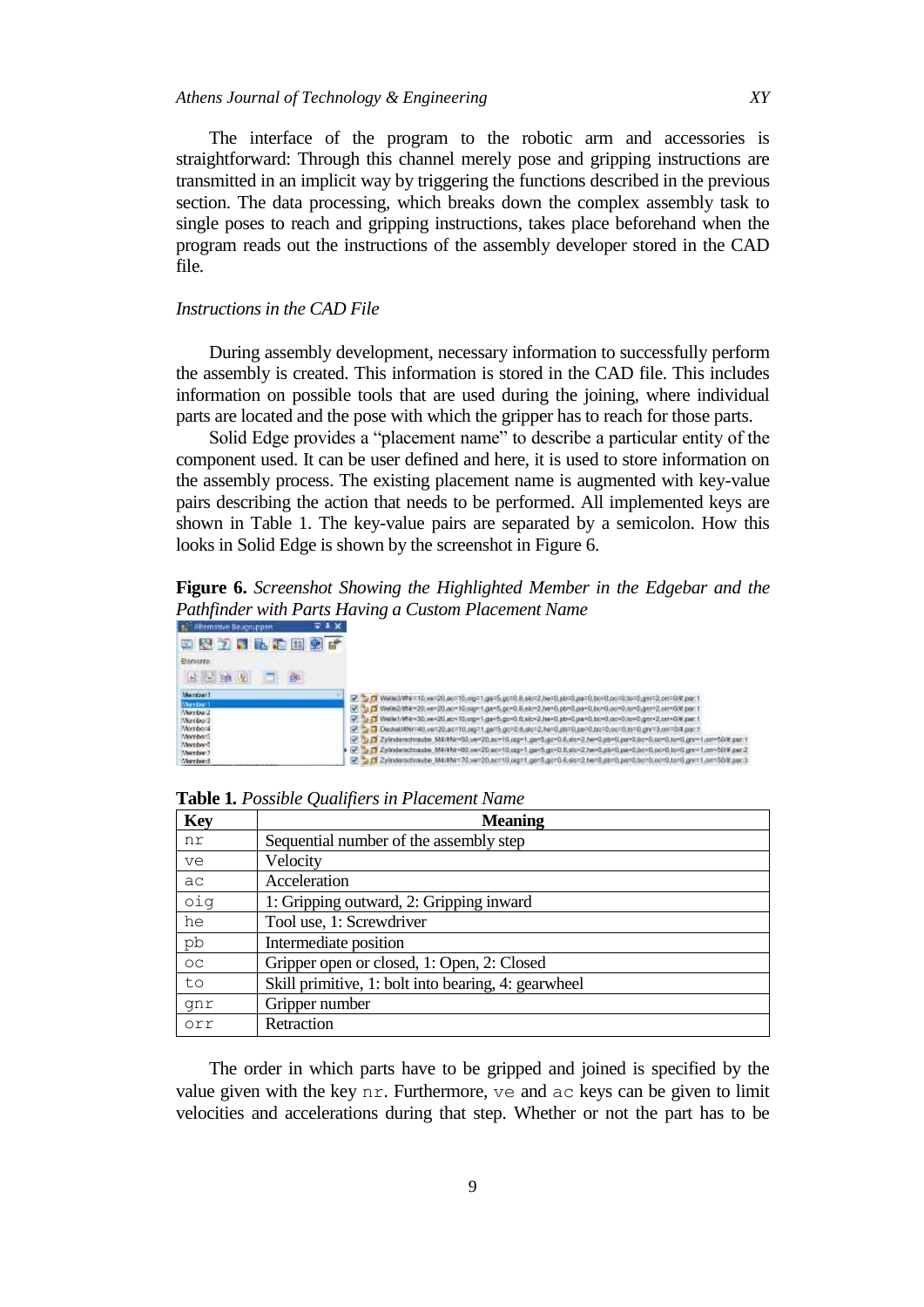gripped outward or inward is specified by key oig.

In case the part is not gripped or handled directly by the gripper, the key he is used to specify which tool has to be used. Currently only the screwdriver is implemented. With the key pb intermediate positions can be specified: The part will be moved successively from the position with the highest pb number to the position with the lowest pb number. Hence, a trajectory with angles can be forced. This may be necessary to fit the gearwheels or the lid onto the assembly, or whenever elements of the assembly have to be avoided during joining. The key  $\circ$ c allows to close or open the gripper at particular position.

To specify how the joining has to be performed, the key to is used. With this key, the program is told what substeps are involved during the joining. Currently two different situations are implemented: A bolt has to be fit into a bearing (value 1) and a gearwheel has to be interlocked (value 4). The solutions involve skill primitives and are detailed in the next section.

Which gripper shall be used to grip the part can be specified with the help of the key gnr. The key orr is most useful in conjunction with the key pb. With its help a retraction distance can be specified. The gripper is then retraced for the specified distance along the final axis and does not rewind the path specified by the intermediate positions given by pb.

#### *Skill Primitives*

The skill primitives and the associated transitions are usually organised in nets like the one shown in

[Figure](#page-9-0) **7** (Thomas et al. 2003). In the context of the assembly considered here, skill primitive nets were created for mounting axes, interlocking gear wheels and mounting the cover lid. In these tasks the skill primitive nets are a way to handle the uncertainty, which could prevent the task from finishing successfully otherwise. They are triggered through particular commands described above. When the assembly developer declares for example that the current part is an axle, which should go into a bearing, then the program calls the associated skill primitive net implemented in the C# code.

<span id="page-9-0"></span>

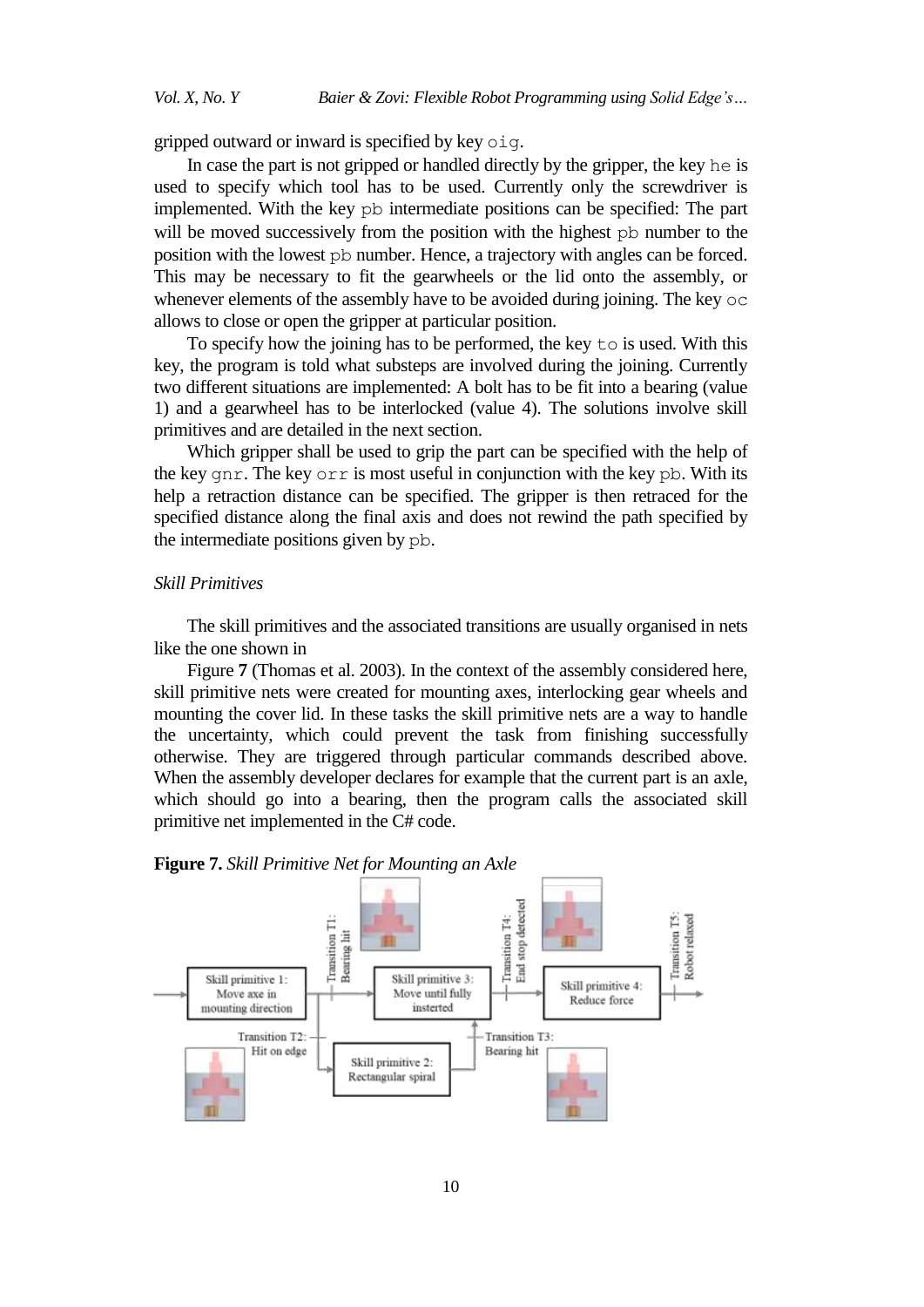The skill primitive net for mounting an axle is composed of four skill primitives. A block diagram for it is shown in Figure 7.

Skill primitive 1 involves moving the axle along the mounting direction. Either until a critical depth is reached, or the force measurement increases. More precisely, if the measured position exceeds the position, which can be reached when the axle hits the edge, the transition T1 is taken and skill primitive 3 "move" the axle vertically until fully inserted" is activated. Otherwise, transition T2 is taken and skill primitive 2 "moving the axle in the shape of a rectangular spiral" is activated first, before skill primitive 3 is activated via transition T3. This happens when the vertical force decreases significantly. The last skill primitive in this net is "reduce inserting force" and the transition between skill primitives 3 and 4 occurs when force measurements increase while position measurements stall. The skill primitive net is left when the force measurement confirms the relaxed pose.

<span id="page-10-0"></span>**Figure 8.** *Skill Primitive Net for Aligning Gear Wheels*



When gear wheels are successively assembled in a spur gear unit, the subsequently added gear wheels have to be aligned to the previously mounted gear wheel. For this situation we created another skill primitive net, which is shown in [Figure 8.](#page-10-0) The outline is quite similar to the first skill primitive net for mounting an axle. In our application the skill primitive net for mounting an axle is always executed before the skill primitive net described here. The defined skill primitives are:

- 1. move gear wheel in axle direction,
- 2. lift, rotate and press gear wheel in axle direction again,
- 3. move in axle direction until final position is reached,
- 4. reduce inserting force.

The possible transitions are from skill primitive 1 to skill primitive 2 when force measurements increase while not having reached the required vertical position or to skill primitive 3 in case the gear wheels were already aligned and the vertical position was reached without a significant increase in vertical force the same criterion forms the transition from skill primitive 2 to skill primitive 3 and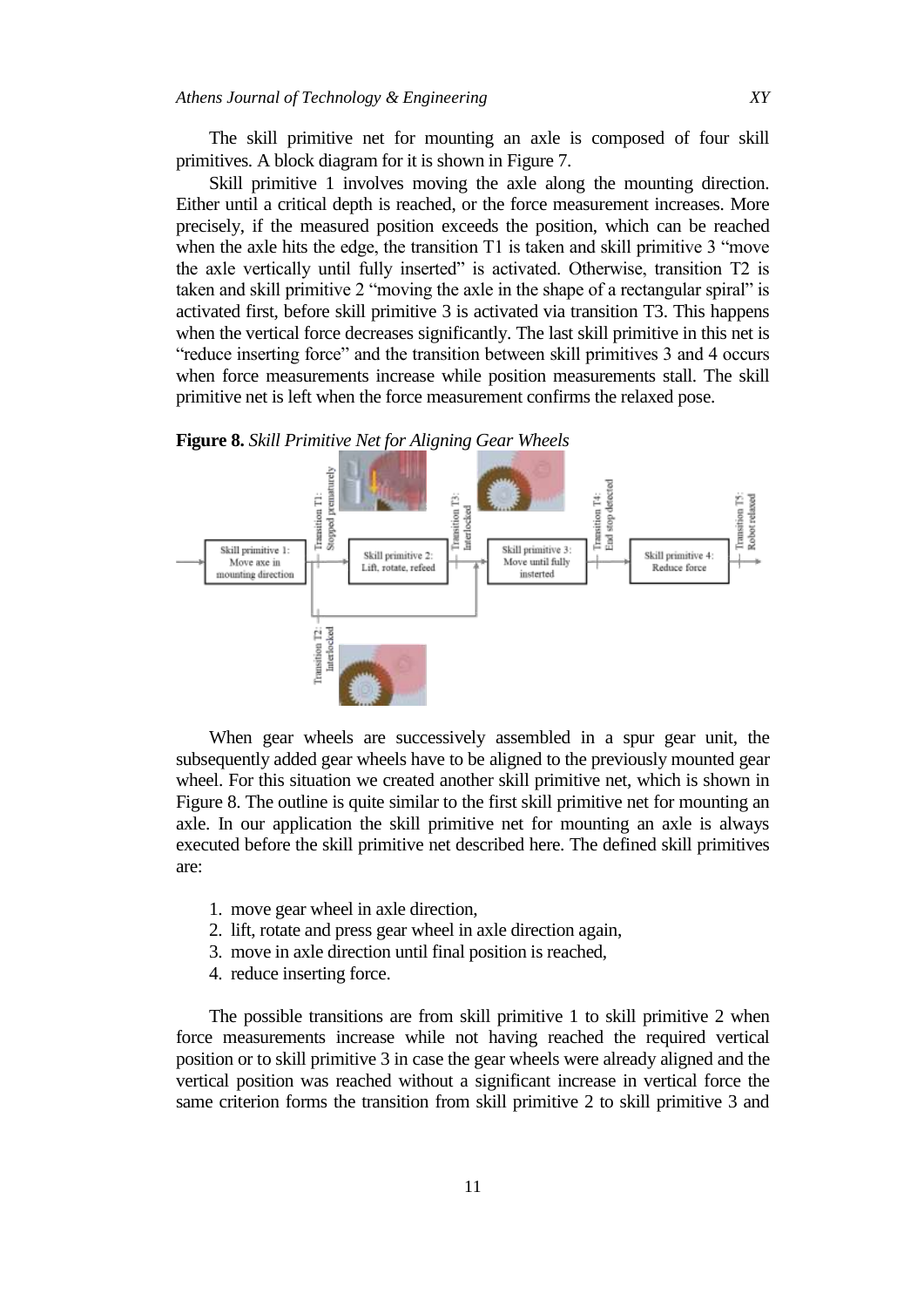the transition from skill primitive 3 to 4 occurs when the force increases while the position measurement is reached the final state. The skill primitive net is left from skill primitive 4, when the force measurement has reached a relaxed state.

## *Calibration of the Mounting Plate*

In our example, the assembly takes place on a mounting plate. It serves as a reference for all parts that take place in the assembly. The different joining operations during the assembly require the positions of the joined part to be known with an appropriate precision. The worse the precision is, the longer the joining can take, as the robotic arm has to search for the correct mechanical stops.

The assembly performance benefits when the physical pose of the mounting plate coincides precisely with the pose of its digital representation, such that tolerances in mounting plate and robot links are compensated for either by mechanical manipulation or by calculations. For the purpose of calibration, the mounting plate has a number of holes in it that can be used in the process of calibration. The precise process of calibration we adopted for consists of both a mechanical adjustment and a computational correction.

First the orientation of the mounting plate around its vertical axis is set mechanically. The robot gripper is lowered so that the mounting plate can be oriented flush with the yaw angle of the gripper. Next, rods are used to align the gripper with the mounting plate for pitch and roll angles of the gripper [\(Figure](#page-11-0) 9). In the end correction angles for pitch and roll for each gripper are known. These depend heavily on the individual robot and the force-torque-sensor.

<span id="page-11-0"></span>**Figure 9.** *Procedure to Calibrate Mounting Plate: First the Yaw Angle around the Blue Arrow is Adjusted Mechanically (Left, Hatched Surface), then the Pitch Angle Around the Red Arrow (Middle) and the Roll Angle around the Green Arrow (Right) Are Measured with the Help of a Bolt*



With the previous steps the orientation of the mounting plate with respect to the CAD data has been assessed, however, discrepancies in the position data are still possible. To close that gap the robot is again made holding a rod, which this time is inserted into three of the holes in the mounting plate. When inserted in the hole, the robot pose is tuned such that the force measures zero and the corresponding positions from the robot control are read out and hence the position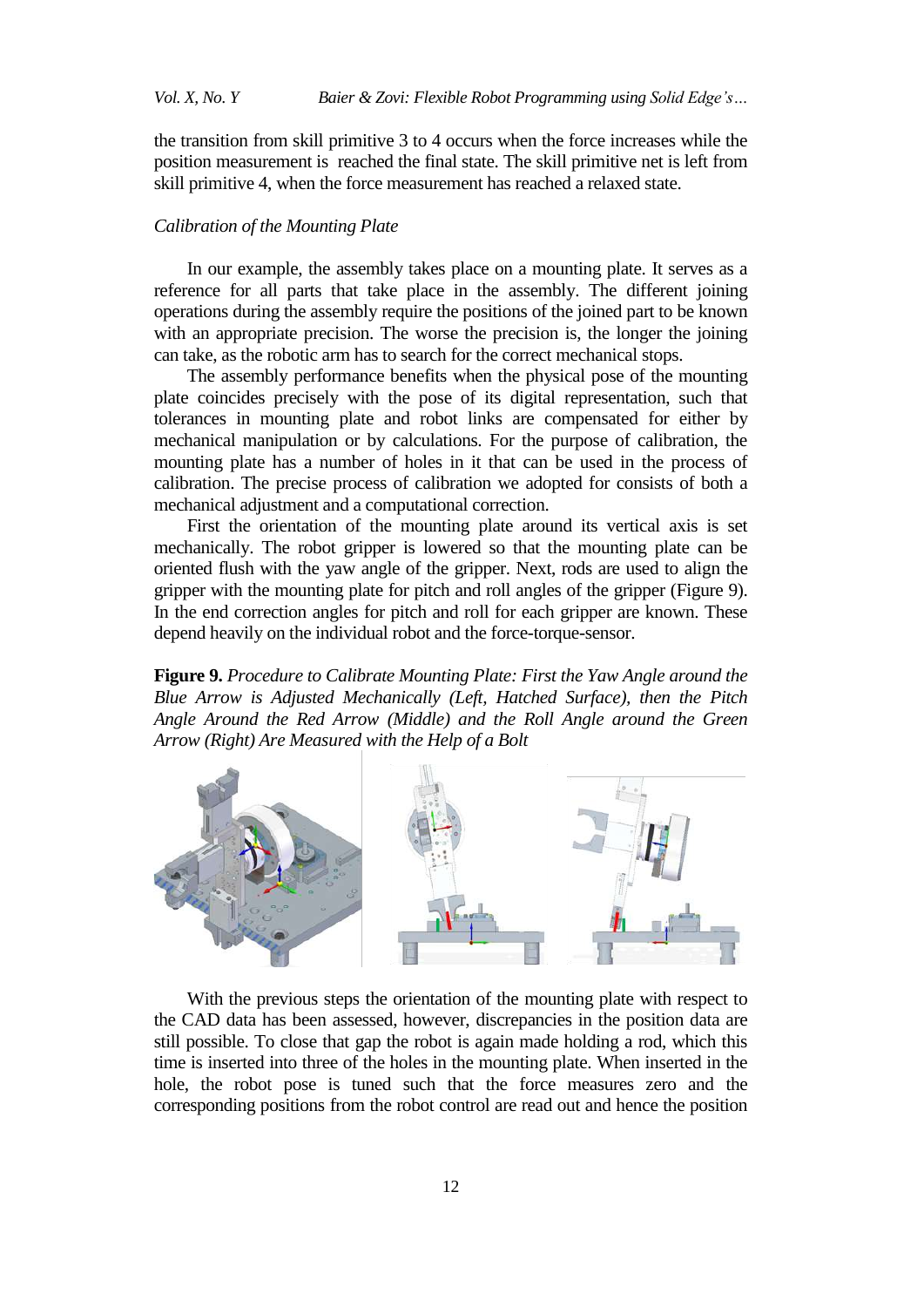vectors of the three centres of the holes are known. By simple vector subtraction and normalisation, the coordinate system of the mounting plate can be calculated. Now, given a pose of a part in the CAD system, the corresponding pose of the part on the mounting plate easily calculated.

## *Sequences of the Program in Chronological Order*

To read out the position information and to prepare them for use in the assembly command for the robot, the alternate assemblies are run through in order. The libraries Interop.SolidEdge and SolidEdge.Community are used to access Solid Edge through the API and load the alternate assemblies to read out the position of the part whose turn it is.

The alternate assemblies are named Member and numbered through in our implementation: "Member1, Member2, …". In the first member (Member1) the assembly is drawn in its final assembled state. The assembly program begins by reading out Member1. One fundamental position information which is currently stored in Member1 is the position of the gripper itself: The position of the gripper, when the robot is in its rest position is drawn in Member 1.

The order of the assembly is given in the placement name by the attribute "nr" visible in [Figure 6.](#page-8-0) In steps of 10 this attribute directly gives the order of the assembly, whereas the final assembled position is given in the alternate assembly with the name "Member1". If there is another alternate assembly showing the same part in another pose, then the robot has first to reach this pose before it brings the part to the final pose.

In the end of that step all data has been extracted from Solid Edge and has been stored in an array. The data in the array are insertion and final positions and the command string, the assembly engineer had put in the placement name.

To make the data accessible and store them for future use, they are stored in a file in JSON-format.

Next, the position data together with the instructions in the placement name need to be processed, with the aim to generate a sequence of commands the robot understands. The sequence will then be sent to the robot to perform the assembly.

The table previously stored in JSON-format is already ordered according to the succession of the assembly. To get the assembly commands for the robot the command string from the placement name (Table 1) has to be interpreted and broken down to commands for the robot (section Robotic Arm, Gripper, Sensors and Tools). As programming paradigm, we used skill primitives, with which we divided the assembly tasks in subtasks.

## **Discussion**

A complete workflow from product design through assembly development to automated assembly has been implemented and tested. The aims pursued were in order of importance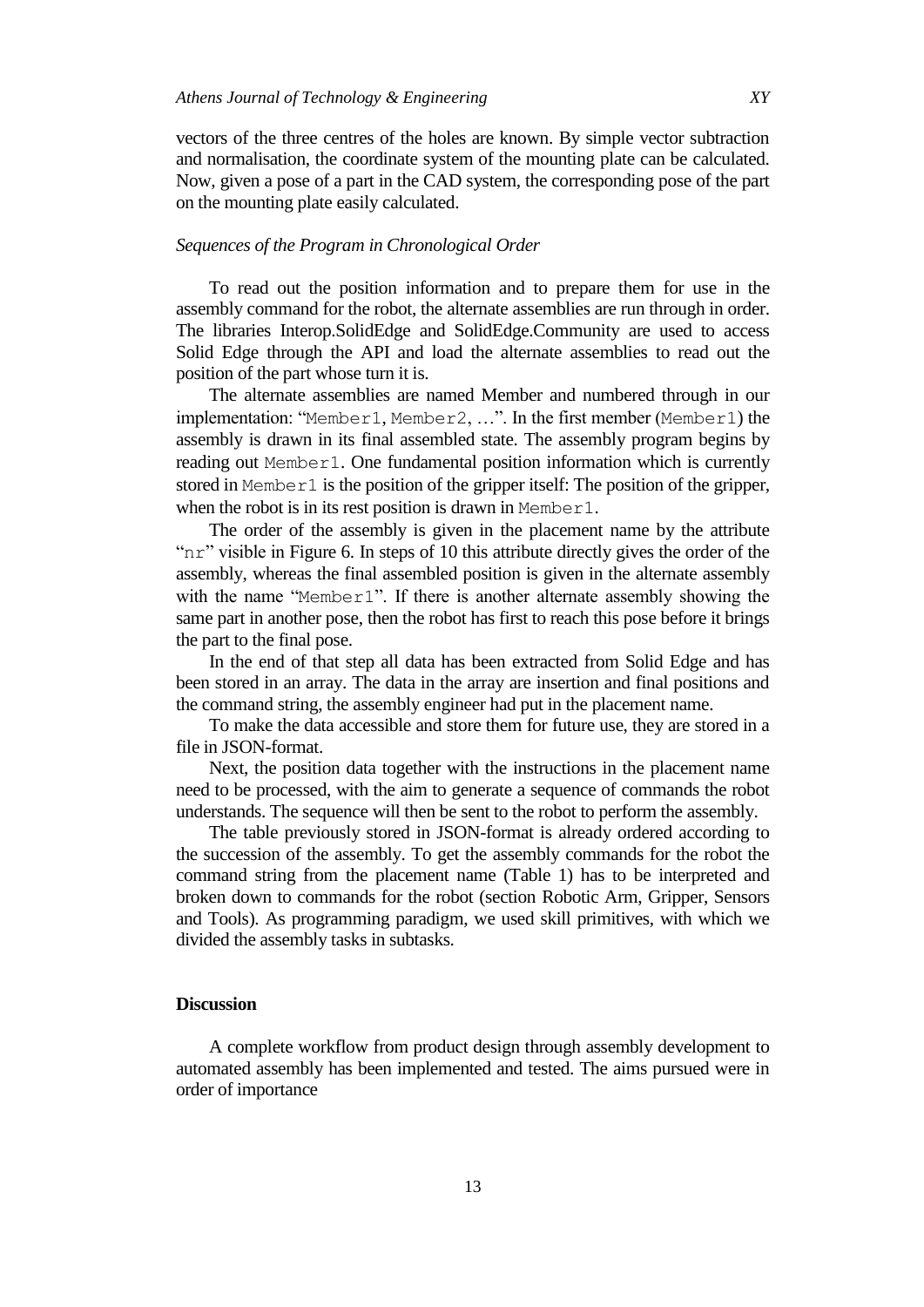- 1. blend in with existing product development workflows,
- 2. blend in with existing workplaces designed for humans,
- 3. be flexible and allow for assembly of a large variety of products.

To blend in with existing workflows it was sought to link directly the most common tool for product design and development (the CAD software) and the most common tool for automated assembly (the industrial robot with its control software). Both have been linked through an additional piece of software, a program written in C#. This requires the assembly development to take place within the CAD environment. As such this solution targets companies, who do not perceive this requirement as limiting, and hence it is certainly suited for smaller companies, which do have rather simple processes for assembly development.

The solution employs the placement name of Solid Edge and its member structure, to store the information, which was generated during assembly development. As such it depends on Solid Edge, though it can easily be ported to other CAD tools if the necessary interfaces are available. The solution shows a simple way to augment the raw CAD file with information on how to assemble the unit. It also shows a possible way how tools can be used, which is one requirement if the robot should be able to blend in with workplaces for humans. In the current solution the use of tools is controlled by the corresponding key-value-pair in the placement name. How the tool is used is hard coded in the program. Only the use of a screwdriver has been implemented.

Valuation from industrial partners has been positive. Deleting parts from the CAD assembly and rerun the program will result in the robot not taking up that part during the next assembly procedure. Moving the part to another location will result in the robot picking up that part at another location or performing the joining steps at another location, which will work when the other joining parts are prepared for the new location or bring the system to an error state if for example the fitting is at the wrong location. There are no limits other than those of the robot and the fact that only a limited number of joining operations are already implemented. Likewise, the speed of the assembly procedure is only limited by the usual safety aspects and the speed of the robot. The program execution to extract the data from the CAD and to generate the assembly steps happens virtually instantly.

An important aspect is the skill primitive nets. The level of abstraction of the instruction which can be given as instruction in the tree structure, depends on the implemented skills. With the current implemented skills, the assembly of the gearbox can be accomplished, and expected tolerances can be overcome, however, the instructions for the assembly have to be laid out on a very low level. A more extensive skill set would allow for a more comfortable assembly development experience.

Concerning the flexibility in general, the current solution shows where the biggest open issues are to find. These are most of all gripping issues. In the current solution three pneumatic grippers with fingers with positive-locking grip each dedicated to a particular part are installed. This ensures safe grip and precise positioning for all projected parts, but fails to handle parts, which deviate from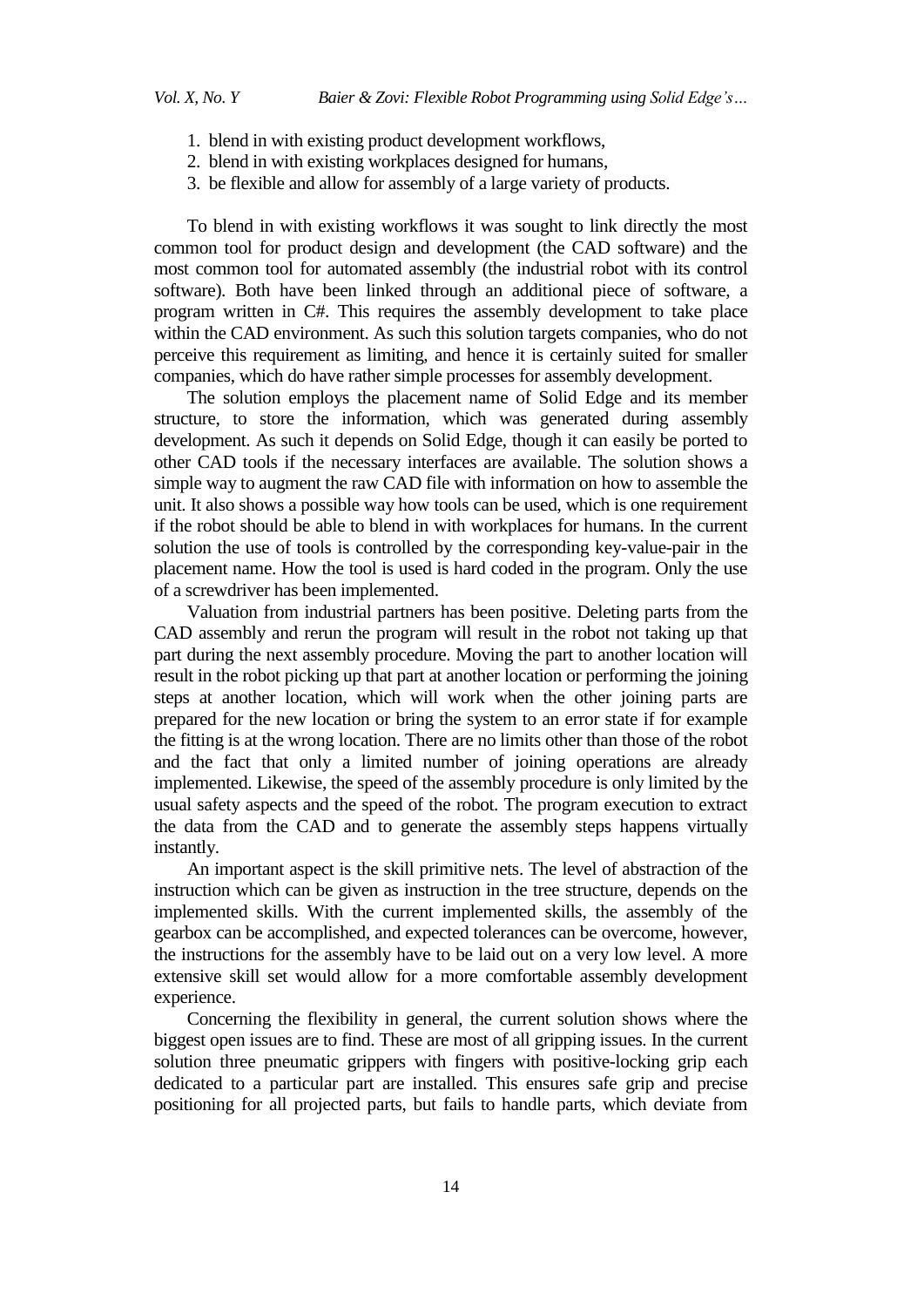what has been projected by the time of finger design. As alternatives to positivelocking grip regripping (Tajima et al. 2020), visual servoing (Watson et al. 2020), haptic feedback (Chin et al. 2019) and novel gripper configurations (Angelini et al 2020) may be considered. How these can be combined to offer efficient new skills needs to be investigated.

## **Conclusions**

With the proposed software, a robot can perform an assembly without the need for being programmed. In the case of the gripper and parts considered here, a collaborative robot could perform the assembly without fences, however a noncollaborative robot behind fences would be able to perform the assembly faster. The assembly development is carried out by the product designer and not by the robot or its controller. As such the operator still has full control over the assembly process without the need to be trained in robot programming. For a comprehensive control of the robot's movements, alternate assemblies have been used to specify intermediate positions. These proved to be a viable way to avoid collisions and reach the right positions before inserting axes, screws, and other parts, which have to be inserted from a defined angle.

Furthermore, during assembly development no further software or tools are used than the CAD software and the program presented here. This is a first step in making the robots blend in better in existing work processes. With a more versatile set of skill primitives, other types of input sources might be considered. Especially documents in human readable format could boost acceptance of robots SMEs.

The flexibility of the solution is limited by the positive locking grip, which was adopted to reach the precision necessary for the peg-in-hole and gearwheelaligning tasks. Hence, to improve the method, the research focus on that subject should be intensified.

#### **References**

- Angelini F, Petrocelli C, Catalano MG, Garabini M, Grioli G, Bicchi A (2020) SoftHandler: an integrated soft robotic system for handling heterogeneous objects. *IEEE Robotics & Automation Magazine* 27(3): 55–72.
- Chin L, Yuen MC, Lipton J, Trueba LH, Kramer-Bottiglio R, Rus D (2019) A simple electric soft robotic gripper with high-deformation haptic feedback. In *2019 International Conference on Robotics and Automation (ICRA)*, 2765–2771.
- Cserteg T, Erdős G, Horváth G (2018) Assisted assembly process by gesture controlled robots. In *Procedia CIRP*, 51–56.
- F&P Robotics (2018a) *Git repository for myP additions to ROS*. Retrieved from: https:// github.com/fp-robotics/myp\_ros. [Accessed 18 February 2021]
- F&P Robotics (2018b) *myP Script Functions Manual Version 1.3.2*. Glattbrugg, Switzerland.
- Linnerud ÅS, Sandøy R, Wetterwald LE (2019) CAD-based system for programming of robotic assembly processes with human-in-the-loop. In *2019 IEEE 28th International Symposium on Industrial Electronics (ISIE)*, 2303–2308.